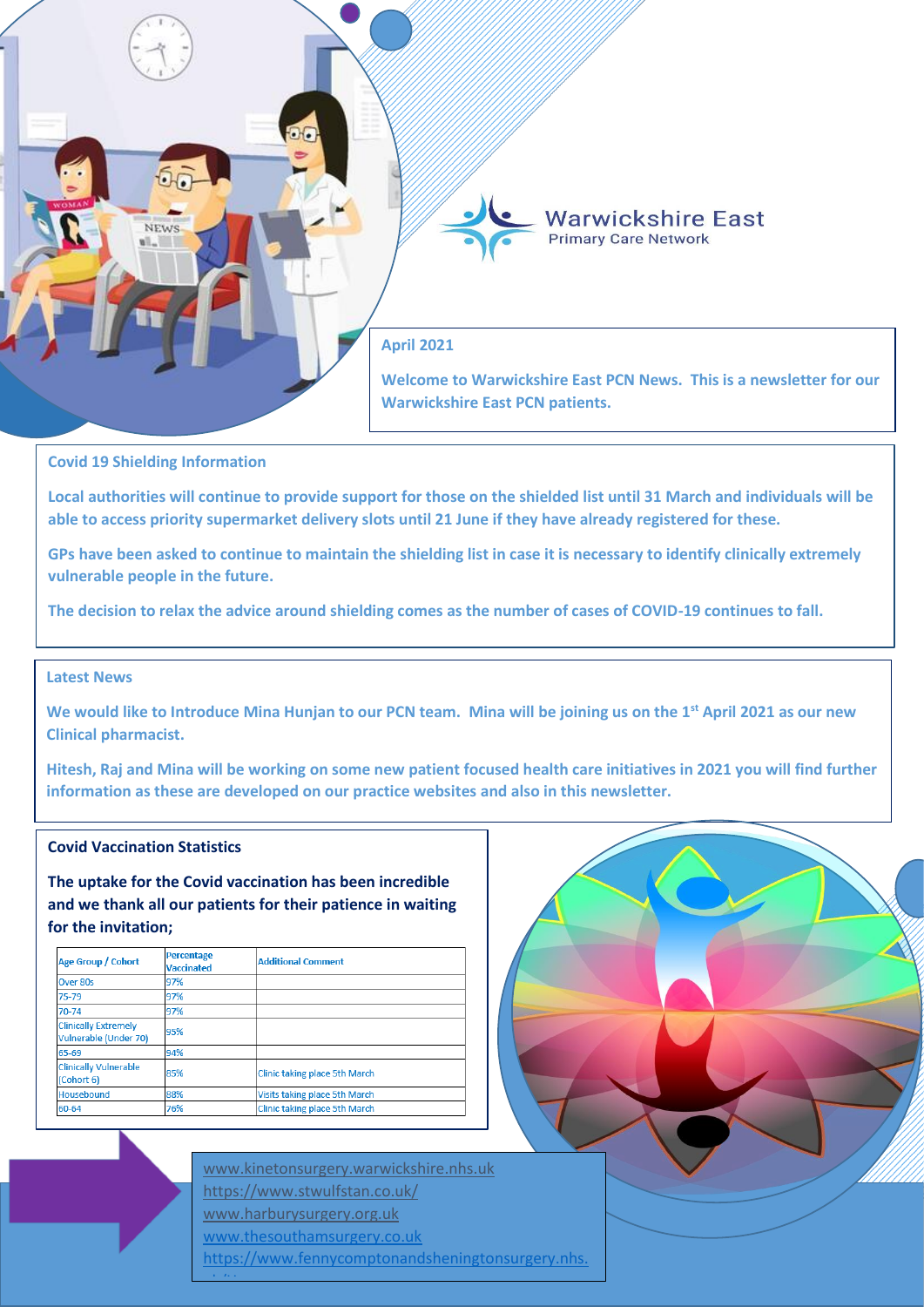



#### **Clinical Director Update**

Dear Readers,

Welcome to the latest PCN update. From this newsletter you will see that the PCN is making great strides in delivering new and innovative services to our wonderful patients. We are incredibly lucky to have an excellent team of staff who are all equally committed to delivering high quality and innovative care, with the aim of making us all healthier and happier!

Thanks for reading!

Faris

**Health and Wellbeing Coach**

### **Health and Wellbeing for our Patients**

If as a patient you feel you may benefit from this service detailed below, please discuss this with your GP.

On the coaching front, referrals started to arrive and the first patients have had their initial appointments in February. Some patients are coming up for their second appointment already. The first sessions have gone really well and patients seem very positive about the time dedicated to listen to their stories, feelings and thoughts. We have started **2 3** some work on lifestyle changes pertaining diet, stress management and movement and patients have demonstrated enthusiasm in implementing the agreed objectives on a partnership basis. All the recommendations in clinic have been tailored to the conversations we had and formulated according to patients' own goals and level of understanding. Therefore, each patient starts their journey where it best suits their circumstances, and no coaching session is the same. One case study for each of the three surgeries that provided referrals is also being prepared for evaluation of the work and a more in-depth look at the science behind the outcomes. It is early days yet, but we can say we are off to a great start. The more familiar the PCN staff is with how the coaching sessions work and benefit specific groups of patients, the better we can reach those in need of support. As always, patient interest and engagement with the management of their own health is the most important criteria for the achievement of significant results.

Best wishes,

Ludmila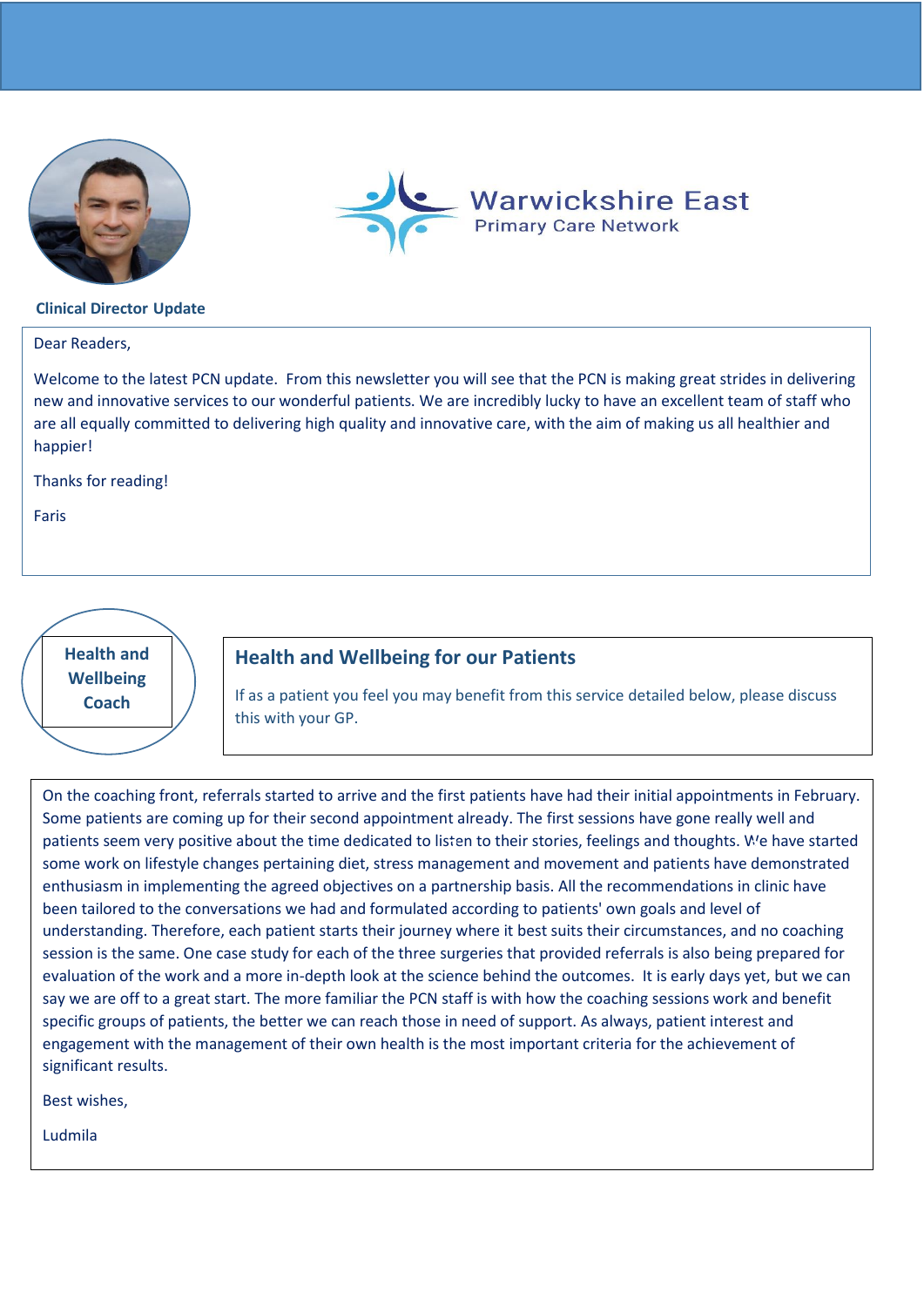

The Clinical Pharmacy team would like to welcome Mina Hunjan who joins us on 1<sup>st</sup> April 2021. Some Patient Participation group members have ask for clarification on our role within a GP Practice. As Clinical pharmacists we are increasingly working as part of general practice teams, we are highly qualified experts in medicines and can help people in a range of ways.

We work as part of the primary care team to improve value and outcomes from medicines and consult with and treat patients directly. This includes providing extra help to manage long-term conditions, advice for those on multiple medicines and better access to health checks. The role is pivotal to improving the quality of care and ensuring patient safety.

Having clinical pharmacists in GP practices means that GPs can focus their skills where they are most needed, for example on diagnosing and treating patients with more complex conditions. This helps GPs to manage the demands on their time which is the aim of the NHS Long Term plan.

We will be working on many new and exciting initiatives with GP's and nursing teams to help and support our patients living with long term conditions.



Within our Primary Care Network our patients have access to a new service for musculoskeletal problems. Roger Weddell is our First Contact Practitioner and also works as part of the South Warwickshire Foundation Trusts MSK (Musculoskeletal) team.

Roger is an extremely experienced musculoskeletal practitioner and can see patients with;

A first presentation of any joint or muscle pain (Including hip, knee, ankle, foot, shoulder, elbow, wrist or back pain)

Muscle strains, sprains and sports injuries

Changes to walking

Post-orthopaedic surgery

Roger cannot see any patient under the age of 16.